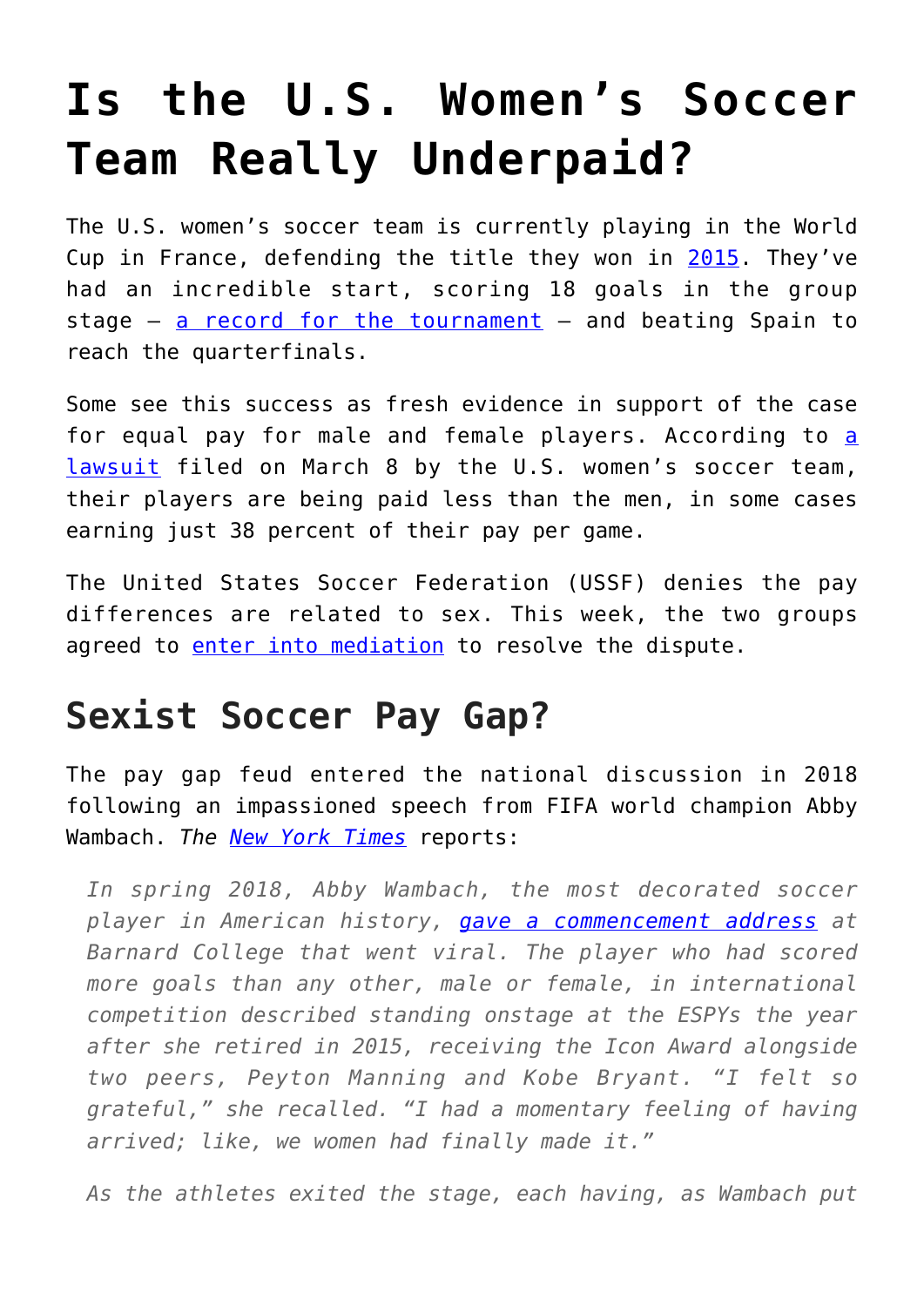*it, "left it all on the field for decades with the same ferocity, talent and commitment," it occurred to her that while the sacrifices the men made for their careers were nearly identical to her own, their new lives would not resemble hers in one fundamental way. "Kobe and Peyton walked away from their careers with something I didn't have: enormous bank accounts," Wambach said. "Because of that, they had something else I didn't have: freedom. Their hustling days were over; mine were just beginning."*

## **Reward Is Not Dependent on Your Effort but on Your Product**

I don't doubt Wambach when she says that she, Manning, and Bryant "left it all on the field for decades with the same ferocity…and commitment" and that "the sacrifices the men made for their careers were nearly identical to her own." But if there is a case for equal pay, this isn't it. The first hard lesson is that pay is not dependent on your *effort* but on your *product*.

According to a 2012 report in *[The Lancet](http://www.thelancet.com/journals/lancet/article/PIIS0140-6736(12)60646-1/abstract)*, Bangladesh has the most physically active population on earth. As [one write](https://www.therichest.com/rich-list/the-biggest/the-top-10-most-physically-active-nations/) [up](https://www.therichest.com/rich-list/the-biggest/the-top-10-most-physically-active-nations/) explained:

*Bangladeshis are exceptionally active due to the country's primary industries which require physical labour. Most Bangladeshis earn a living through agriculture, primarily cultivating rice and jute but also maize and vegetables.*

If pay is related to effort, then the Bangladeshis should be the world's richest people. Instead, they are among its poorest with a per capita GDP of \$3,524 annually in 2017, just 6.5 percent of the U.S. level, ranking them 151st out of 189 countries, according to the [World Bank](https://databank.worldbank.org/data/source/world-development-indicators). For all that effort,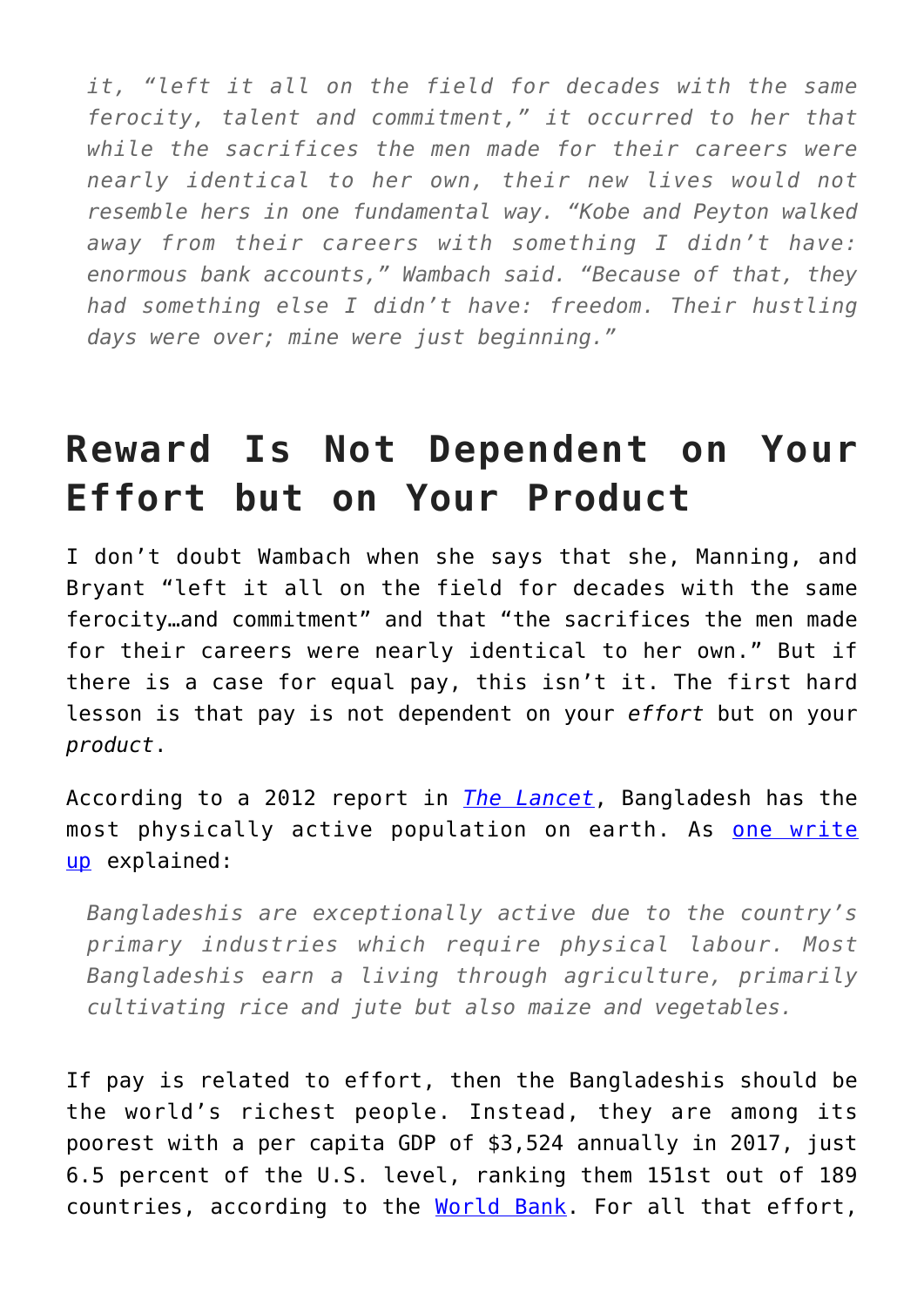Bangladeshis, on average, don't produce very much, so their incomes are low.

In the same way, Abby Wambach was paid less because her efforts generated much less product revenue – for her employers than Peyton Manning and Kobe Bryant's comparable efforts generated for theirs. When Bryant played his last game for the LA Lakers in 2016, they sold \$1.2 million worth of Bryant merchandise *[that day](https://www.espn.com/nba/story/_/id/15203007/staples-center-sells-12-million-worth-kobe-bryant-merchandise-set-one-day-record)*. I can't find similar figures for what Abby Wambach generated for her last team, the Western New York Flash, but I doubt it was anywhere near that.

So what's the story with revenues for the U.S. men's and women's soccer teams? The *[Wall Street Journal](https://www.wsj.com/articles/u-s-womens-soccer-games-out-earned-mens-games-11560765600)* reports:

*In the three years after the U.S. women's soccer team won the 2015 World Cup, U.S. women's games generated more total revenue than U.S. men's games, according to audited financial reports from the U.S. Soccer Federation.*

Doesn't this disprove U.S. Soccer's [argument t](https://www.cnbc.com/2019/06/19/us-womens-soccer-games-now-generate-more-revenue-than-mens.html)hat the difference in pay between the men's and women's teams is "based on differences in the aggregate revenue generated by the different teams and/or any other factor other than sex"?

Not so fast. These figures relate to "gate" and "game" revenues. But, as the *WSJ* points out:

*…ticket sales are only one revenue stream that the national teams help generate. U.S. Soccer brought in nearly \$49 million in marketing and sponsorship revenue in 2018, nearly half of its \$101 million operating revenue, according to federation records.*

U.S. Soccer sells these broadcast rights and sponsorships as a bundle, not separately for each team. As a result, it's hard to tell how much of, say, Budweiser's sponsorship is attracted by the men's team and how much by the women's. Presumably,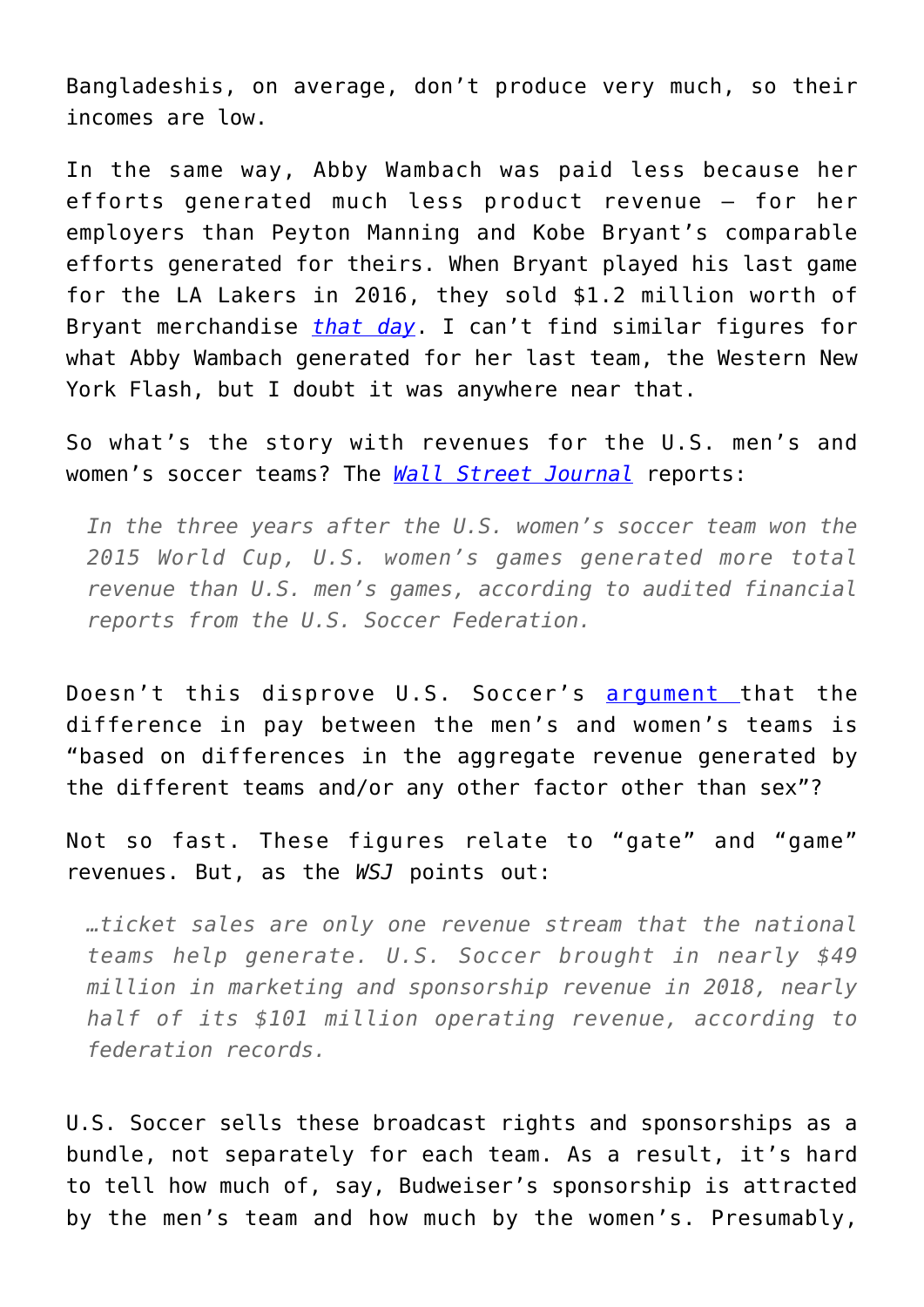sponsors are paying to get their name in front of potential customers. Considering that data show TV viewing figures for the men's team are higher than for the women's team, this might suggest that the men's team is the attraction for a disproportionate amount of that broadcast and sponsorship revenue. This would explain the pay disparity.

## **The Value of Your Product Is Subjective**

If pay is dependent on the product, what decides the value of that? This is the second hard lesson. Not only is your product not related to your effort, but the value of that product is also determined *subjectively* by the consumer.

Abby Wambach and Kobe Bryant play different sports, so maybe it's unfair to compare them. The U.S. women argue that they are underpaid relative to men playing the *same* sport. How can the same output be valued differently?

Sports offer a particularly good explanation of why. The Minnesota Twins are currently at the top of the AL Central. The Kansas City Royals are at the bottom. But if you offered a Royals fan a ticket for a Twins game for a couple of dollars less than a ticket for a Royals game, they would probably choose the Royals ticket. The Royals fan is not in the market for *baseball* so much as they are in the market for *Royals* baseball. These products are not perfect substitutes.

Why wouldn't U.S. men's and women's soccer be perfect substitutes? Maybe sports consumers are sexist. Maybe the women's product isn't as good as the men's in some objective way. From a pay perspective, the reason is irrelevant. There is no economic reason why similar effort should yield similar pay and no reason why different products should yield similar pay.